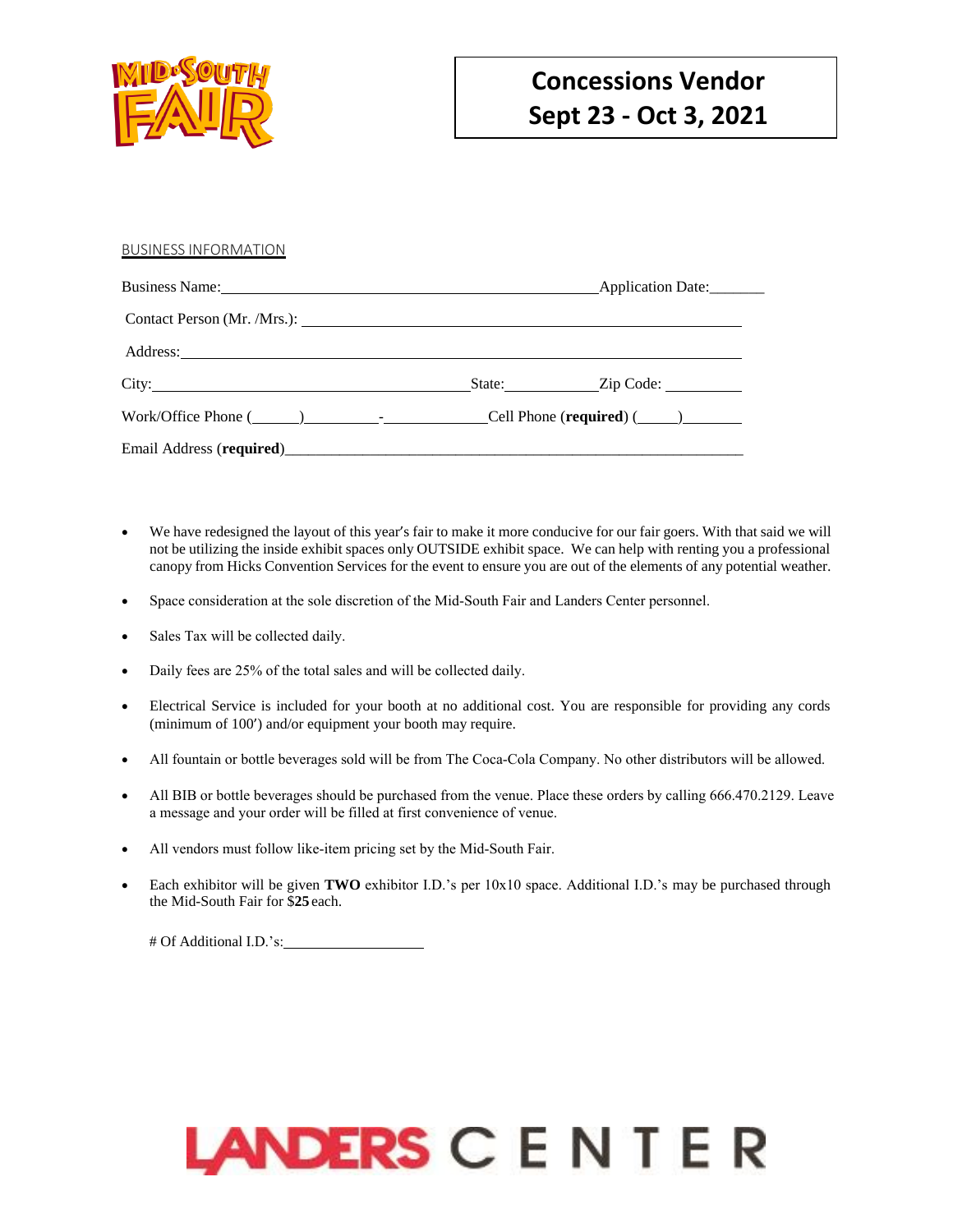

#### INSURANCE

\$1,000,000.00 General Liability insurance is required ( Certificate must be on file no later than August 31st. ).

- General Liability insurance is required. Coverage must be in the amount not less than the combined single limit of \$1,000,000 bodily injury and property damage. A valid certificate of insurance form from your insurer will be required as proof of coverage. It must name the following as additional insured: (1)Mid-South Fair, Inc., their staff and employees, officers, board of directors, and certificate holders, (2) Landers Center, Desoto Convention and Visitors Bureau, their officers, commissioners, directors, and agents.You may also purchase insurance through the Mid-South Fair for the fee of \$150 for the first booth and \$50 for additional booths. The Mid-South Fair reserves the right to verify valid insurance coverage at any given time. If the insurance policy is not valid before and during the 10 day event, the exhibitor will be evicted from the property immediately, forfeit the deposit, and give up privileges for future fair events. You must provide proof of your Workman Compensation coverage.
- The Mid-South Fair reserves the right to verify valid insurance coverage at any given time. If the insurance policy is not valid before and during the 10 day event the exhibitor will be evicted from the property immediately, forfeit the deposit, and give up privileges for future fair events.

#### ADDITIONAL INFORMATION

- The Mid-South Fair strives to maintain a product balance throughout the fairgrounds and encourages new exhibitors to bring in products and/or services. The previous year's exhibitors, who leave in good standing, are invited to return. The exhibitor return rate tends to vary each year, but is generally very high. All new applicants should keep in mind these limitations.
- **NOTE:** The Mid-South Fair reserves the right to accept or reject any applicant based on the uniqueness and/or quality of product or services, space availability, attractiveness of space or booth and references from other fairs or shows.
- **ALL APPLICANTS:** A color photo or detailed drawing of exhibit display or stand **MUST** be submitted with application. If photo or drawing is **NOT** included, the application will **NOT** be considered.
- This is only an application; it **DOES NOT** guarantee a space will be offered. If you are not accepted you will notified and refunded immediately.

Please sign the completed application, expressing your interest, with the required photos, payments, and documents no later than August 31st. mail, or email to the Mid-South Fair office (contact information below). Money orders or certified checks should be made payable to: **Landers Center**. If you would like to pay by Credit Card, please complete the credit card form attached and send back with your completed application. Please refer to the dates in which your application, payments, and insurance are due. If you are not accepted, you will receive notification and reimbursement no later than August 31<sup>st</sup>. Leased space includes only the area stipulated in the application. By signing this application you are agreeing to the rules and regulations set forth by the Mid-South Fair and will adhere to them accordingly.

Signature of Applicant: Date: \_\_\_\_\_\_\_\_\_\_\_\_\_\_\_

**Mail Application To:**  The Mid-South Fair 4560 Venture Dr. Southaven, MS 38671

662-280-[9120](tel:(662)%20470-2102)

**E-Mail Application To:** gpresley@landerscenter.com

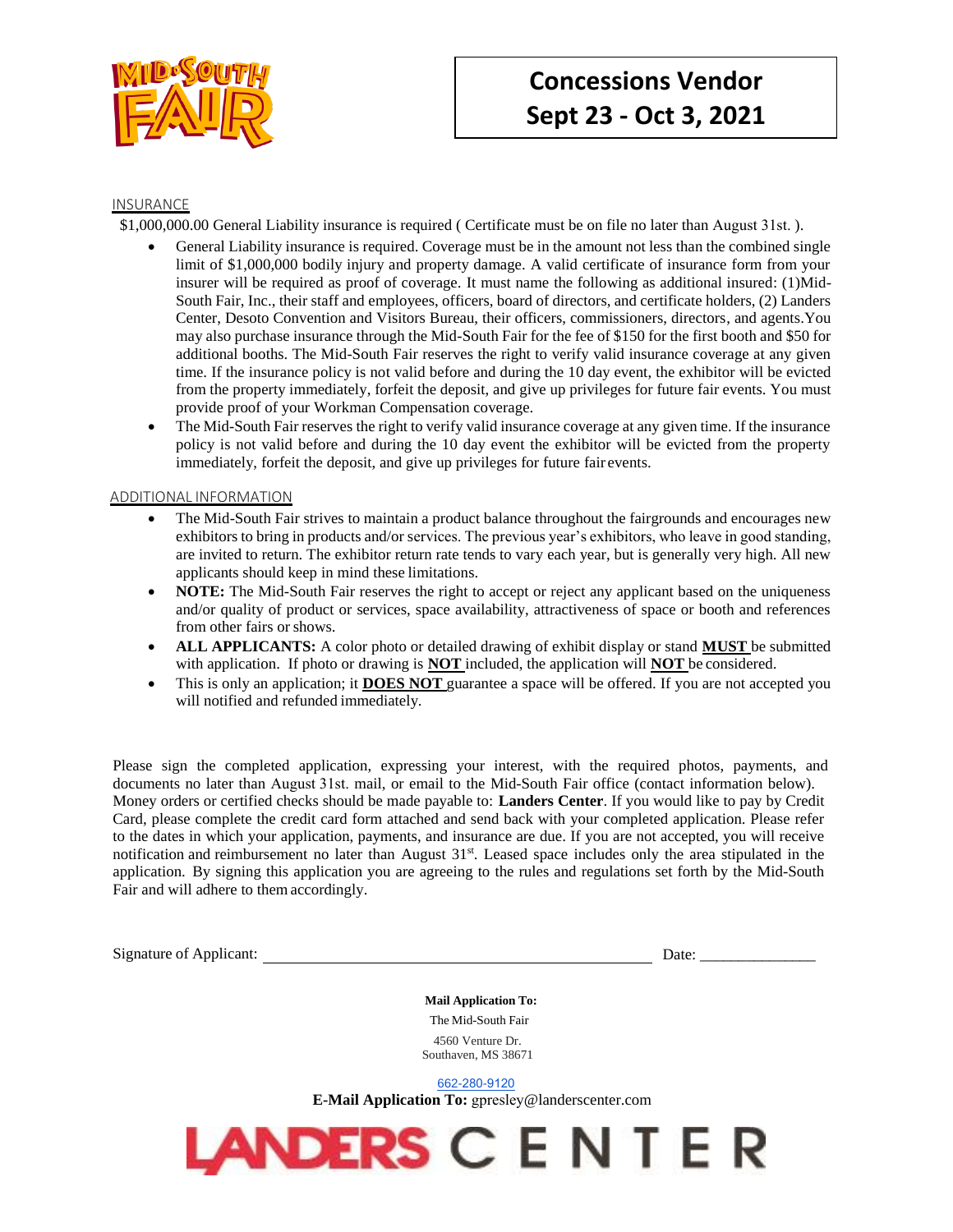

### **Credit Card Fax Authorization Form**

In order to reduce charge backs, it is necessary to have a completed credit card authorization form as shown below. Also, it is critical to capture an AVS (Address Verification System) match when processing the transaction. Entering in the billing zip code of the cardholder captures AVS. Submitting the cardholder's address and CVV code lowers risk further. When applicable, a proof of delivery is required.

|                         |                              |                                                       |  |      | hereby authorize the "Mid-South Fair, |         |
|-------------------------|------------------------------|-------------------------------------------------------|--|------|---------------------------------------|---------|
| $Inc.$ "                | <b>Print Cardholder Name</b> |                                                       |  |      |                                       |         |
| to debit my             |                              | VISA MASTERCARD AMEX                                  |  |      |                                       |         |
| <b>ACCOUNT</b>          |                              |                                                       |  |      |                                       | NUMBER: |
|                         |                              | EXPIRATION DATE: _____________________                |  |      |                                       |         |
|                         |                              | CVV CODE: <u>CVV CODE:</u> CVV CODE: <b>CVV</b> CODE: |  |      |                                       |         |
|                         |                              |                                                       |  |      |                                       |         |
|                         |                              | NAME AS IT APPEARS ON THE CARD:                       |  |      |                                       |         |
| <b>BILLING ADDRESS:</b> |                              |                                                       |  |      |                                       |         |
| <b>Address</b>          |                              |                                                       |  |      |                                       |         |
| City State Zip          |                              |                                                       |  |      |                                       |         |
| Phone                   |                              |                                                       |  | Fax  |                                       |         |
| Cardholder Signature    |                              |                                                       |  | Date |                                       |         |

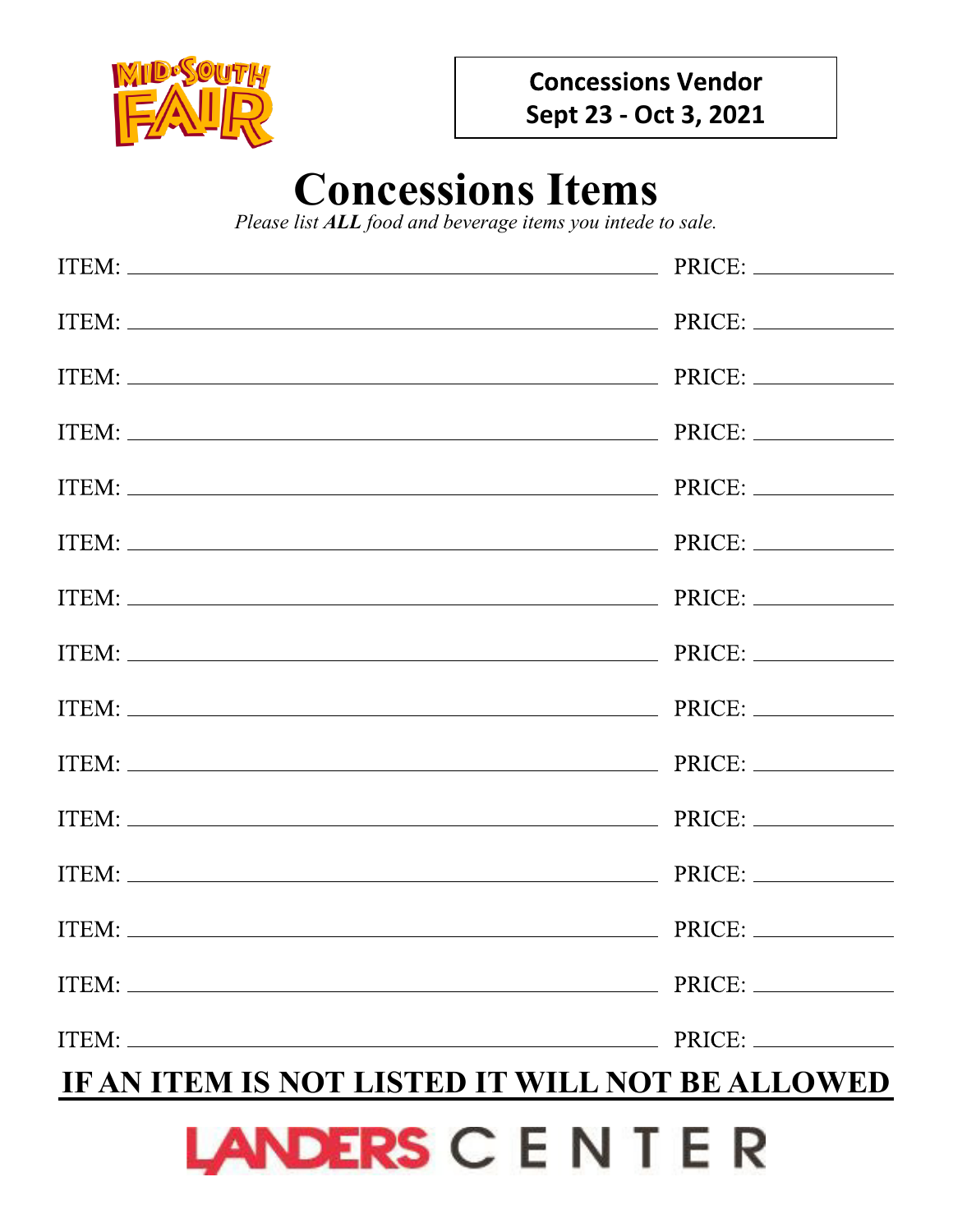

## Southaven Fire Department

Division of Fire & Emergency Medical Services

8710 Northwest Drive Southaven, Mississippi 38671 Office: (662) 393-7466 Fax: (662) 280-6521

#### **Mid-South Fair LandersCenter**

General Fire Safety Requirements for Tents, Canopies, Membrane & Air Supported Structures

- 1. All Tents, canopies, membrane and air supported structures erected on Fairgrounds properties are to be approved by the Southaven Fire Department. All tents, canopies and membrane structures, including side walls, drops and curtains are required to be made out of flame retardant material or treated with a flame retardant. A copy of the manufactures certificate indicating the material used in manufacturing the product is flame retardant or has been treated with flame retardant will be required by the Fire Department. Any of the above found not to be in compliance with local fire codes or which present a fire or life safety hazard will immediately be removed from the fairgrounds property. Specific questions regarding code requirements may be directed to the Southaven Fire Department Fire Prevention Bureau (662) 393-7466 ext 291, 292 or 293.
- 2. Tents and membrane structures in excess of 200 square feet or canopies in excess of 400 square feet are required to obtain a permit and approval from the Southaven Fire Department prior to being erected or operated. Permit fees are \$100.00 each. Permits are required to be posted in a visible location at the main entrance of the tent.
- 3. Unless otherwise approved by the Fire Marshal, tents and canopies shall be located so an unobstructed fire break passageway or fire road not less than 12 feet wide and free from guy ropes and other obstructions is maintained on all sides. Sample diagram has been attached to this form on page 3.
- 4. Tents and canopies shall be adequately roped, braced and anchored to withstand the elements of weather and prevent collapse.
- 5. Tents with an occupant load of 10 to 199 persons shall have a minimum of two 72 inch wide exits. Tents with occupant load of 200 to 499 persons shall have a minimum of three 72 inch wide exits. All Exit openings are to remain open. Exits which serve a capacity of 50 or more persons shall be mark with Exit Signs posted above the Exit. Path of travel and Exit areas shall be illuminated at all times when occupied.
- 6. Combustible materials such as hay, straw, shavings or similar type materials are not allowed in tents or under canopies. The only exception is the livestock tent where quantities of materials are limited to the amount necessary for one days care for live stock.
- 7. Smoking isnot permitted intents, under canopies, inside membrane orair supported structures. NoSmoking signs shall beposted. Operators are responsible for enforcing the no smoking policy on their premises; failure to do so may result in citations not only to the person violating the policy but to the operator as well.
- 8. Portable generators are not allowed inside tents or under canopies and must be separated from them by a minimum of 20 feet and shall be protected from contact with the public by fencing, enclosure or other approved means.
- 9. Flammable, combustible liquids or LP Gas shall not be stored inside tents or under canopies. Only Vehicles on display are allowed inside tents. The fuel capacity in fuel tank is limited to 5 gallons or less and the battery shall be disconnected. Fuel tank opening isrequired to be locked orsealed.
- 10. Outdoor cooking shall be a minimum of 20 feet away from tents and canopies.
- 11. Fireworks of any type are prohibited.
- 12. One 5 lb ABC type dry chemical fire extinguisher is required for tents, canopies, membrane and air supported structures 200 square feet or less. A minimum of two 5 lb ABC type dry chemical fire extinguishers are required for structures exceeding 200 square feet. All Fire Extinguishers are required to have an inspection tag showing they have been inspected in the last twelve months or proof of purchase within one year.

# LANDERS C E N T E R